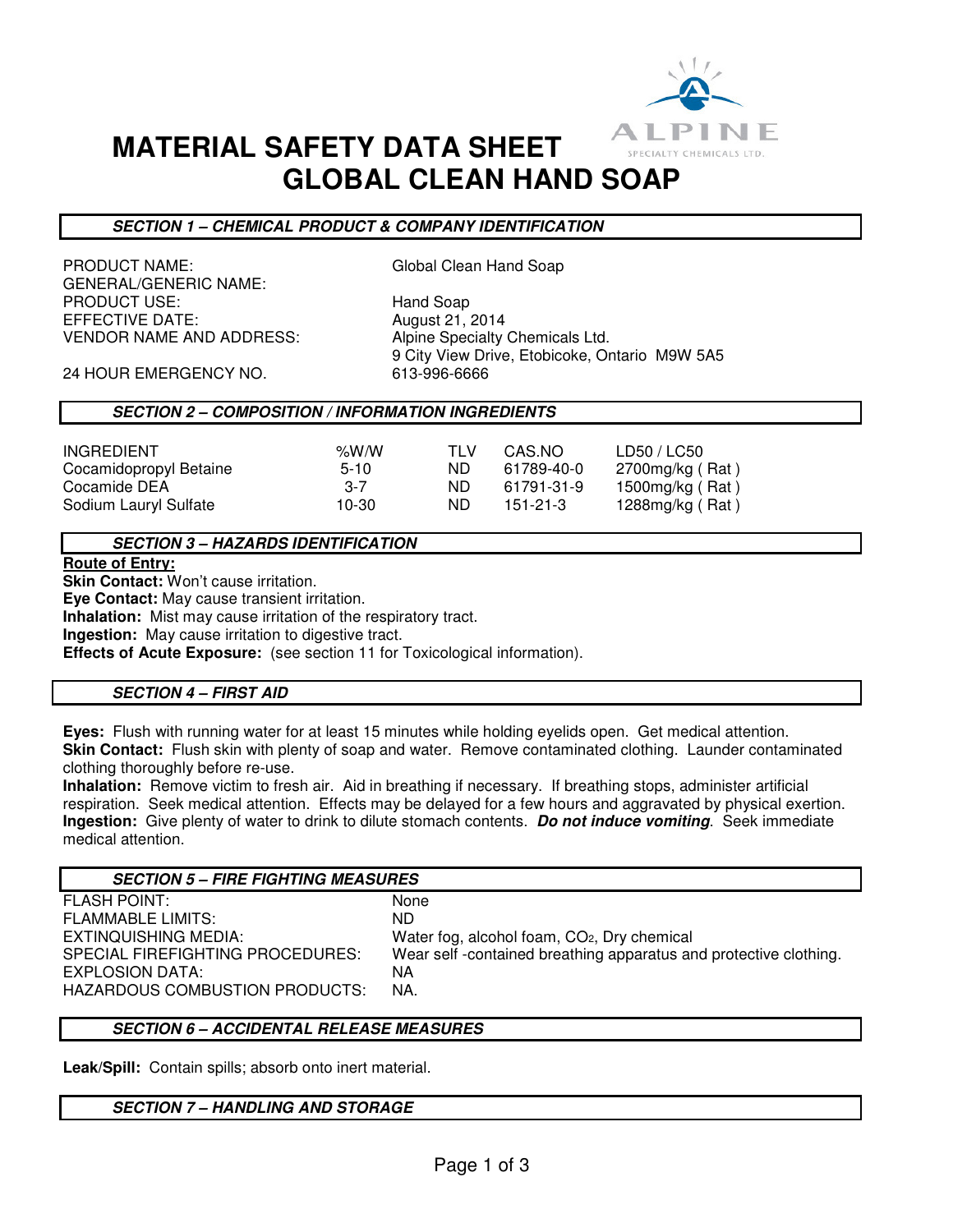# **MATERIAL SAFETY DATA SHEET GLOBAL CLEAN HAND SOAP**

**Handling Procedures**: Avoid contact with eyes or clothing. Keep container closed when not in use. **Storage Procedures**: Keep from freezing. Keep containers closed when not in use.

| <b>SECTION 8 – EXPOSURE CONTROLS</b> |  |  |
|--------------------------------------|--|--|
|--------------------------------------|--|--|

| PROTECTIVE EQUIPMENT TO BE USED: |                                                                                          |
|----------------------------------|------------------------------------------------------------------------------------------|
| RESPIRATORY PROTECTION:          | Not required.                                                                            |
| VENTILATION:                     | General ventilation adequate.                                                            |
| PROTECTIVE GLOVES:               | Not required.                                                                            |
| EYE PROTECTION:                  | Not required.                                                                            |
| OTHER PROTECTIVE MEASURES:       | Avoid eye contact. Store at room temperature. Keep out of reach of<br>children and pets. |

| <b>SECTION 9 - PHYSICAL PROPERTIES</b>        |                                           |            |                                                              |  |
|-----------------------------------------------|-------------------------------------------|------------|--------------------------------------------------------------|--|
| PHYSICAL STATE:                               | Liquid                                    |            |                                                              |  |
| APPEARANCE AND ODOUR:                         | Transparent pink liquid, floral fragrance |            |                                                              |  |
| <b>ODOUR THRESHOLD:</b>                       | ND.                                       |            |                                                              |  |
| <b>SPECIFIC GRAVITY:</b>                      | $1.000 - 1.025$                           |            |                                                              |  |
| <b>VAPOUR PRESSURE:</b>                       | <b>ND</b>                                 |            |                                                              |  |
| <b>VAPOUR DENSITY:</b>                        | <b>ND</b>                                 |            |                                                              |  |
| PH:                                           | $6.0 - 7.0$                               |            |                                                              |  |
| <b>EVAPORATION RATE:</b>                      | ND.                                       |            |                                                              |  |
| INITIAL BOILING POINT:                        | 212° / 100°C approximately                |            |                                                              |  |
| <b>WATER SOLUBILITY:</b>                      | Complete                                  |            |                                                              |  |
| <b>FREEZING POINT:</b>                        | $0^{\circ}$ C                             |            |                                                              |  |
| <b>SECTION 10 - STABILITY AND REACTIVITY</b>  |                                           |            |                                                              |  |
| STABILITY:                                    |                                           | Stable     |                                                              |  |
| INCOMPATIBILITY:                              |                                           | None known |                                                              |  |
| <b>HAZARDOUS DECOMPOSITION PRODUCTS:</b>      |                                           |            | Combustion may produce CO, CO <sub>2</sub> , NO <sub>x</sub> |  |
| HAZARDOUS POLYMERIZATION:<br>Will not occur   |                                           |            |                                                              |  |
| <b>CONDITIONS TO AVOID:</b>                   |                                           | NA         |                                                              |  |
|                                               |                                           |            |                                                              |  |
| <b>SECTION 11 - TOXICOLOGICAL INFORMATION</b> |                                           |            |                                                              |  |
| THRESHOLD LIMIT VALUE:                        |                                           |            | <b>Stable</b>                                                |  |
| HEALTH HAZARDS (ACUTE & CHRONIC):             |                                           |            | This skin care cosmetic is not hazardous or toxic            |  |
|                                               |                                           |            | under normal use and conditions.                             |  |
| CARCINOGENICITY:                              |                                           |            | Not listed                                                   |  |
| MEDICAL CONDITIONS AGGRAVATED BY EXPOSURE:    |                                           | None Known |                                                              |  |
| <b>ROUTES OF ENTRY:</b>                       |                                           |            | Eye, ingestion                                               |  |

EYE CONTACT: The contract of the contract of the contract of the May cause eye irritation. INGESTION: May cause gastric upset. Prolonged exposure may cause irritation of the respiratory tract.

### **SECTION 12 – ECOLOGICAL CONSIDERATION**

No permanent effects on ecosystems.

SIGNS & SYMPTOMS OF EXPOSURE:

**SECTION 13 – DISPOSAL CONSIDERATIONS** 

**Waste Disposal:** In accordance with federal, provincial or local government requirements.

### **SECTION 14 – TRANSPORT INFORMATION**

**TDG Classification:** Not Regulated